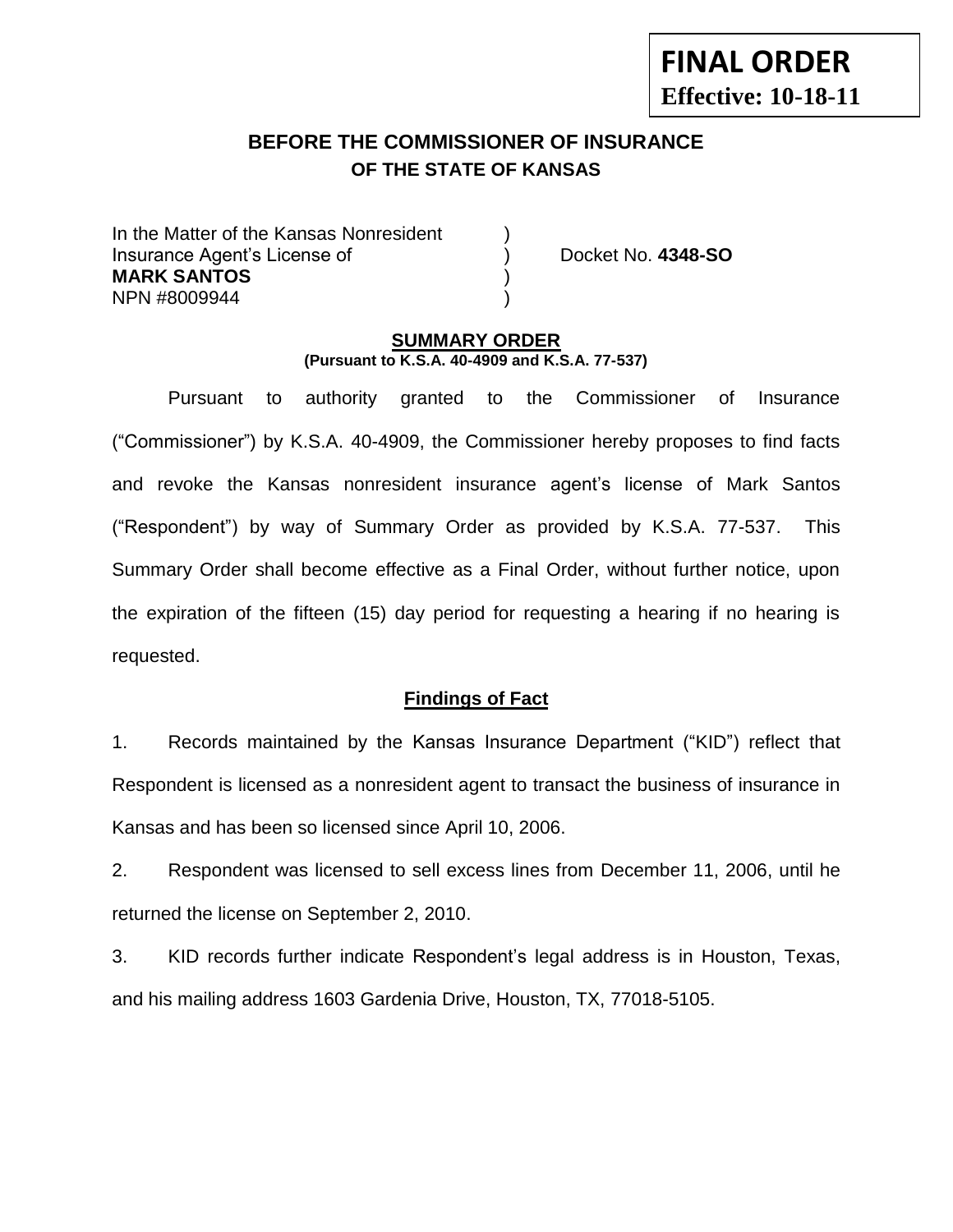4. Following investigation, the Commissioner has no reason to believe that protection of the public interest requires the Commissioner to give notice and opportunity to participate to anyone other than the respondent.

5. Following investigation, the Commissioner finds evidence sufficient to support the following findings of fact:

6. On July 11, 2011, KID staff served Respondent with a Summary Order assessing a monetary penalty of one hundred dollars (\$100) for Respondent's failure to file an annual statement pertaining to sales of excess lines insurance as required by K.S.A. 40- 246c.

7. The Summary Order gave notice of Respondent's right to request a hearing, the time allowed for doing so, and the person to be served with the request.

8. The Summary Order also gave notice that if Respondent did not request a hearing within the time allowed, the order would become a final order.

9. Respondent did not request a hearing, and the Summary Order was filed as a final order on July 29, 2011.

10. When Respondent had not paid the penalty, KID staff wrote to Respondent on August 25, 2011, at his address of record, reminding him of the obligation and giving notice that action could be taken against his agent's license if the penalty remained unpaid.

11. The letter was not returned, and to date, Respondent has not paid the penalty.

12. To date, Respondent has not filed excess lines statement for 2010.

2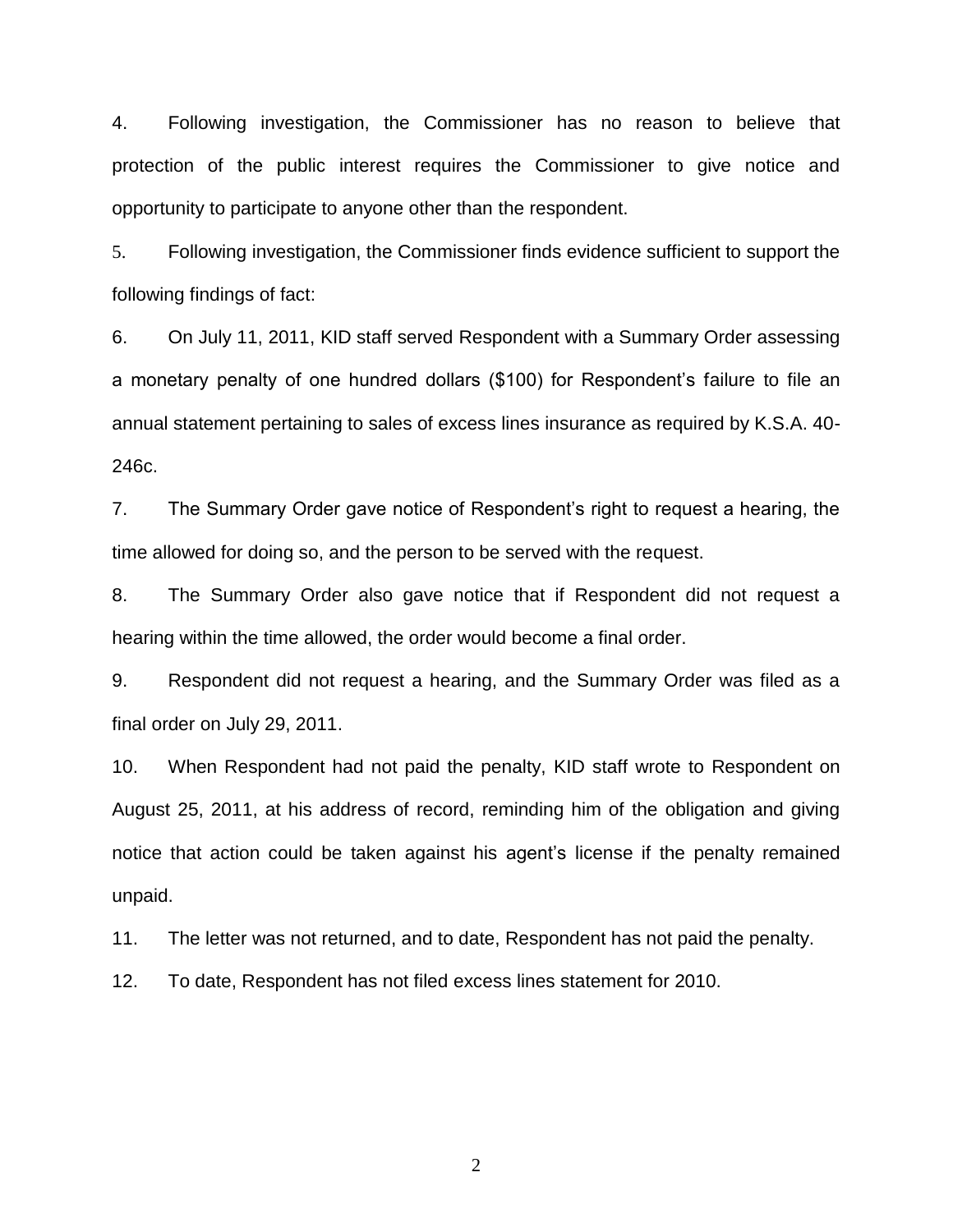#### **Applicable Law**

13. "Each licensed [excess lines] agent shall file with the commissioner on or before March 1 of each year a statement on a form prescribed by the commissioner, accounting for the gross premiums upon all policies written on risks situated in this state up to January 1 in each year for the year next preceding and the licensee shall transmit to the commissioner, with such affidavit or statement, a sum equal to 6% of the gross premiums upon all policies procured by such agent on risks situated in this state written under the provisions of this act." K.S.A. 40-246c.

14. K.S.A. 40-4909(a) provides, in relevant part: "The commissioner may deny, suspend, revoke or refuse renewal of any license issued under this act if the commissioner finds that the applicant or license holder has: . . . (2) Violated: (A) Any provision of chapter 40 of the Kansas Statutes Annotated, and amendments thereto, or any rule and regulation promulgated thereunder; [or] (B) any subpoena or order of the commissioner . . .. " K.S.A. 2010 Supp. 40-4909(a).

15. In addition, the Commissioner may revoke any license issued under the Insurance Agents Licensing Act if the Commissioner finds that the interests of the insurer or the insurable interests of the public are not properly served under such license. K.S.A. 2010 Supp. 40-4909(b).

#### **Conclusions of Law**

16. The Commissioner has jurisdiction over Respondent as well as the subject matter of this proceeding, and such proceeding is held in the public interest.

17. The Commissioner finds that Respondent's agent license may be revoked pursuant to K.S.A. 40-4909(a)(2)(B) because Respondent has violated an order of the Commissioner.

18. The Commissioner finds that Respondent's agent license may be revoked pursuant to K.S.A. 40-4909(a)(2)(A) because Respondent has violated K.S.A. 40-246c

3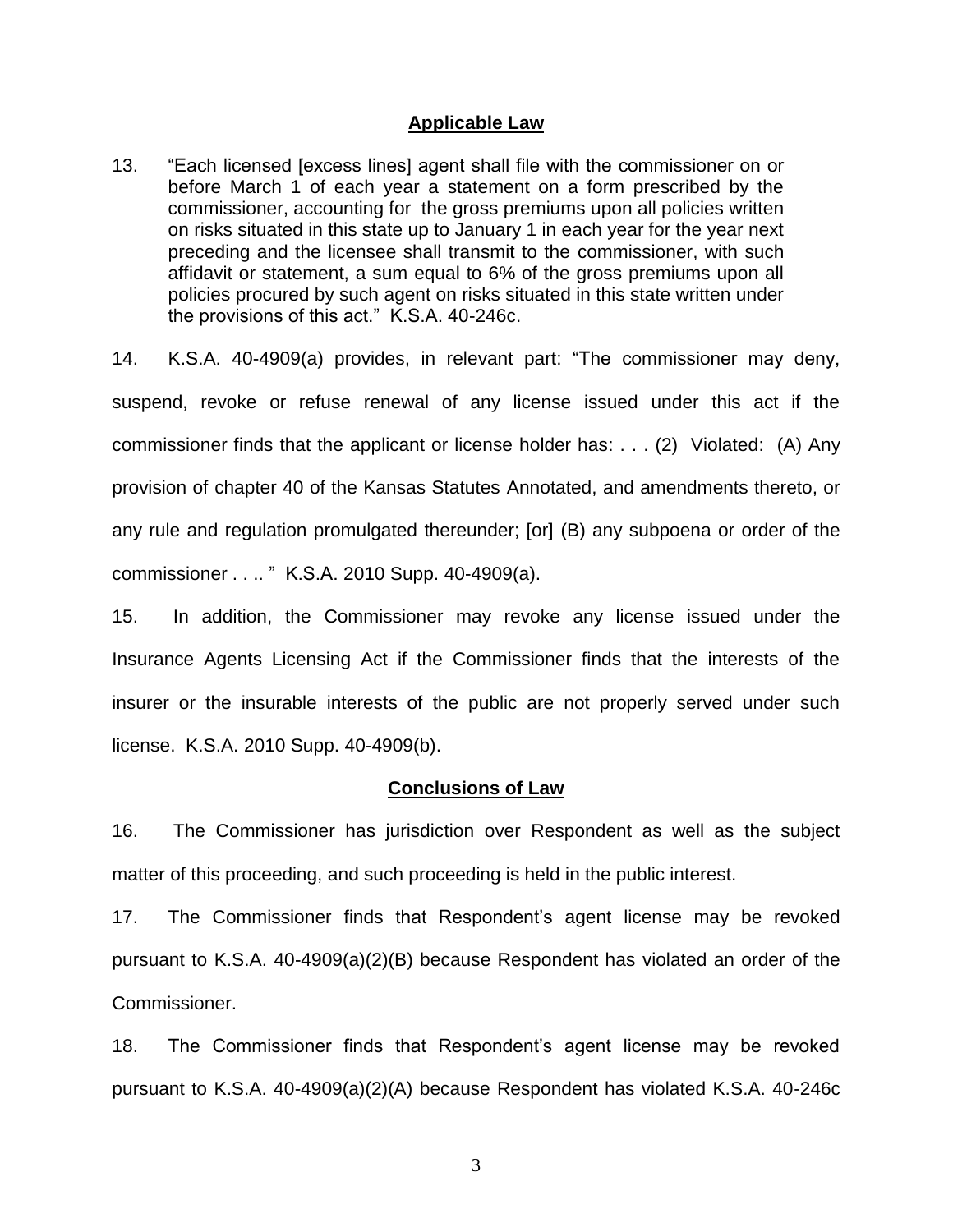by failing to file the required statement for 2010 by the deadline, and those violations have continued to date.

19. Further, the Commissioner concludes, because of Respondent's failure to pay the penalty or file the reports after the August 25, 2011, letter, that the violations were knowing and intentional.

20. Based on the foregoing findings, the Commissioner concludes that sufficient grounds exist for the revocation of Respondent's insurance agent's license pursuant to K.S.A. 40-4909(a).

21. The Commissioner further concludes Respondent's license should be revoked pursuant to K.S.A. 40-4909(b) because such license is not properly serving the interests of the insurer and the insurable interests of the public.

22. Based on the facts and circumstances set forth herein, it appears that the use of summary proceedings in this matter is appropriate, in accordance with the provisions set forth in K.S.A. 77-537(a), in that the use of summary proceedings does not violate any provision of the law, the protection of the public interest does not require the KID to give notice and opportunity to participate to persons other than Respondent, and after investigation, KID believes in good faith that the allegations will be supported to the applicable standard of proof.

**IT IS THEREFORE ORDERED BY THE COMMISSIONER OF INSURANCE THAT** the Kansas non-resident insurance agent's license of **MARK SANTOS** is hereby **REVOKED. It is further ordered,** that **MARK SANTOS** shall **CEASE and DESIST** from the sale, solicitation, or negotiation of insurance, directly or indirectly doing any act toward the sale, solicitation, or negotiation of insurance, and/or receiving compensation

4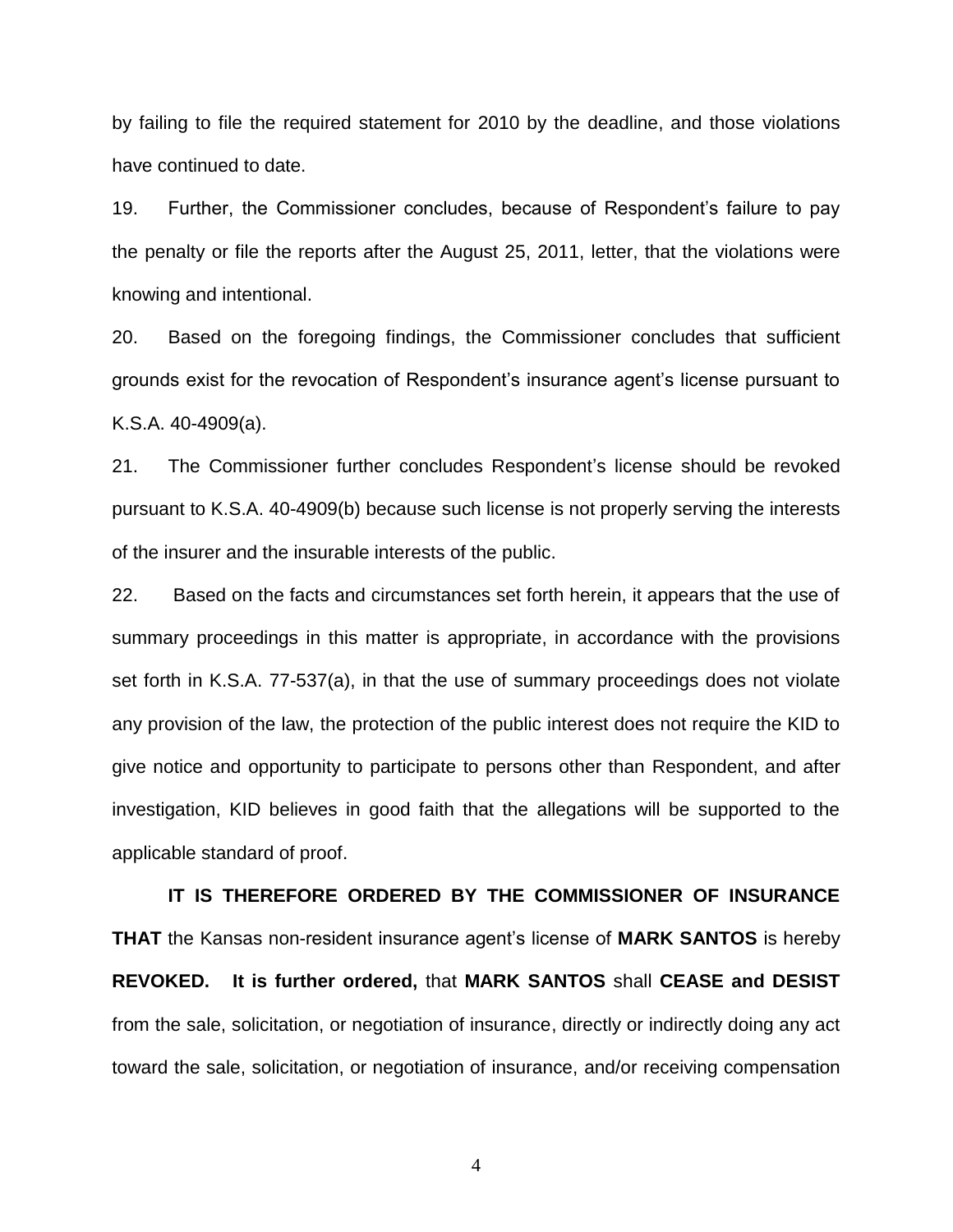deriving from the sale, solicitation, or negotiation of insurance conducted on and after

the effective date of revocation.

## **IT IS SO ORDERED THIS \_\_23rd\_\_ DAY OF SEPTEMBER 2011, IN THE CITY OF TOPEKA, COUNTY OF SHAWNEE, STATE OF KANSAS.**



/s/ Sandy Praeger Sandy Praeger Commissioner of Insurance

BY:

\_/s/ Zachary J.C. Anshutz\_\_\_\_\_\_\_\_\_\_ Zachary J.C. Anshutz General Counsel

# **NOTICE OF RIGHTS TO HEARING AND REVIEW**

**Within fifteen (15) days of the date of service of this Summary Order, Respondent** may submit a written request for a hearing pursuant to K.S.A. 77-537 and K.S.A. 77-542. Any request for a hearing should be addressed to the following:

Zachary J.C. Anshutz, General Counsel Kansas Insurance Department 420 S.W.  $9<sup>th</sup>$  Street Topeka, Kansas 66612

If a hearing is requested, the Kansas Insurance Department will serve notice of the time and place of the hearing and information on procedures, right of representation, and other rights of parties relating to the conduct of the hearing.

**If a hearing is not requested in the time and manner stated above, this Summary Order shall become effective as a Final Order upon the expiration of time for requesting a hearing.** In the event Respondent files a Petition for Judicial Review, pursuant to K.S.A. 77-613(e), the agency officer to be served on behalf of the Kansas Insurance Department is

Zachary J.C. Anshutz, General Counsel Kansas Insurance Department 420 S.W.  $9<sup>th</sup>$  Street Topeka, Kansas 66612